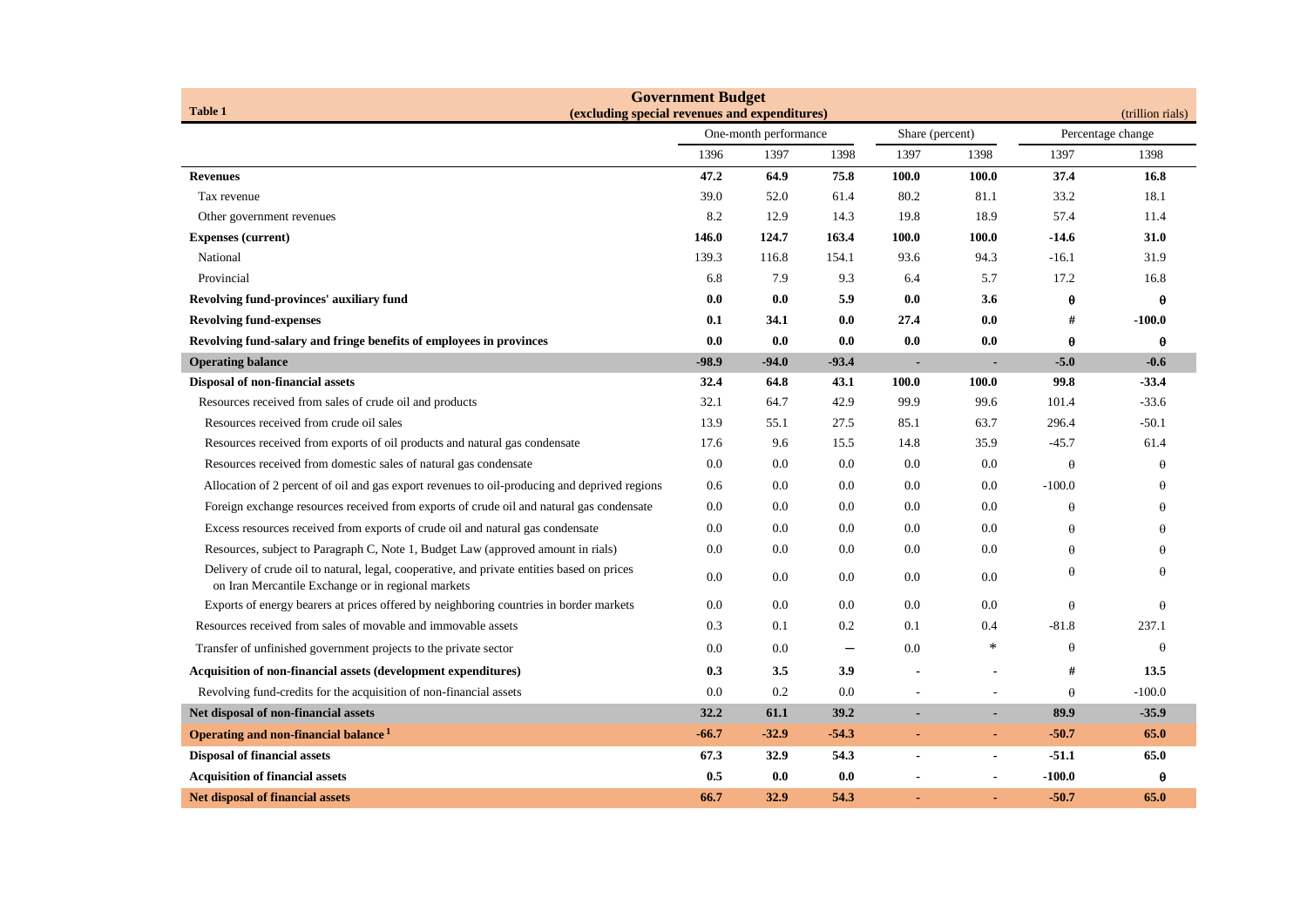|  |  | Ratio analysis: (percent) |
|--|--|---------------------------|
|--|--|---------------------------|

| <b>Revenues to expenses</b>                                                                                        | 32.3    | 52.0    | 46.4    |
|--------------------------------------------------------------------------------------------------------------------|---------|---------|---------|
| Tax revenue to expenses                                                                                            | 26.7    | 41.7    | 37.6    |
| Other government revenues to expenses                                                                              | 5.6     | 10.3    | 8.8     |
| Sum of revenues and disposal of non-financial assets to<br>sum of expenses and acquisition of non-financial assets | 54.4    | 101.1   | 71.1    |
| Tax revenue to sum of expenses and acquisition of non-financial assets                                             | 26.7    | 40.6    | 36.7    |
| Other government revenues to sum of expenses and acquisition of non-financial assets                               | 5.6     | 10.0    | 8.6     |
| Crude oil sales to sum of expenses and acquisition of non-financial assets                                         | 9.5     | 43.0    | 16.4    |
| Operating and non-financial balance to sum of expenses and acquisition of non-financial assets                     | $-45.6$ | $-25.7$ | $-32.4$ |
| Acquisition of non-financial assets to crude oil sales                                                             | 1.8     | 6.3     | 14.4    |
| Acquisition of non-financial assets to expenses                                                                    | 0.2     | 2.8     | 2.4     |

Source: Treasury General, Ministry of Economic Affairs and Finance

<sup>1</sup> It is the sum of the operating balance and the net disposal of non-financial assets.

 $\theta$  Calculation of percentage change is not possible.

 **#** More than 1000 percent increase.

Figure is not a significant decimal fraction.

─ Negligible fraction.